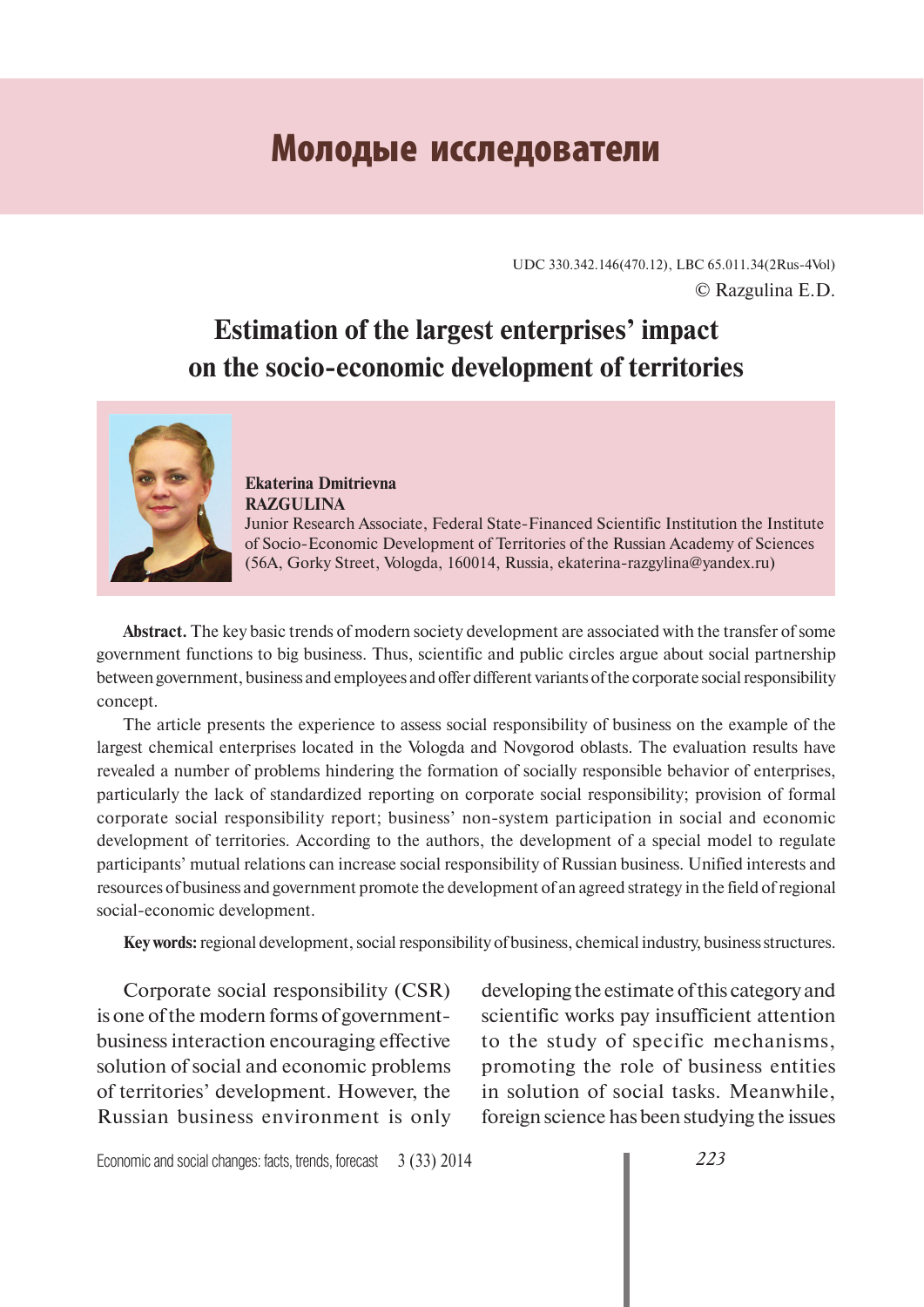to form socially responsible business (SRB) for a long time. The strategic approach to the study of this issue (K. Davis (1960), R. Ackerman (1973), R. Freeman (1984), E. Epstein (1987), T. Donaldson and L. Preston (1995), P. Steuer, M. Porter and M. Kramer (2005), O. Falk and S. Hiblich (2007)) involves the expansion of the boundaries of social responsibility beyond the decisions of short-term domestic industrial and social problems. It presupposes the activities aimed at solving social, environmental and internal and external economic issues.

Many Russian authors (L.I. Abalkin, A.A. Andreev, Yu.E. Blagov, S.E. Litovchenko, N.A. Krichevskii, M.I. Liborakina, A.N. Garkavenko and others) believe that social responsibility increases the resistance not only of an economic entity but of an economic system as a whole due to steady budget replenishment, improvement of ecological situation and preservation of natural resources and increase in the level and life quality of the population.

The corporate social responsibility issue is becoming increasingly important nowadays in Russia as enterprises are the basis for the formation of economic relations and social processes in modern society. However, there are no documents regulating social responsibility of business in most regions of Russia, though the largest enterprises conduct business there and use their resources, its economic and employment potential. Therefore, the current practice to evaluate the role of enterprises in social and economic development of the territory, as a rule, is

measured by its share in gross regional product, revenues in the regional budget and the share of job places in their total number in the region.

This traditional approach is used as a basis to assess the role of two North-West largest chemical enterprises JSC "PhosAgro" (the Vologda Oblast) and JSC "Acron" (the Novgorod Oblast). The data are provided in *Table 1*. The main activity of JSC "PhosAgro" is production and sale of phosphate-nitrogen-potash fertilizers, fluorides and other chemical products. As of January 1, 2012, the average number of staff amounted to 6224 people, and the total production of phosphate-nitrogen fertilizers – 11141.3 thousand tons. The contribution of JSC "PhosAgro" in the regional budget system is very significant, especially in 2008 when the enterprise's tax payments amounted to 11% of all tax revenues.

However, the company's financial standing worsened due to the crisis and in 2009 its contribution to the regional economy reduced significantly. As of 2012, the holding's share in total tax revenues amounted to only 4.5%; it formed only 3.4% of GDP, which is below the level of 2008 by 5.8 percentage points. However, the share of employees in total employment of the region increased from 0.68 to 1.03%.

JSC "Acron" is also one of the world's largest producers of mineral fertilizers. The high degree of vertical integration (development of potash and phosphate deposits, three large production facilities, its own transport infrastructure and international sales network) promotes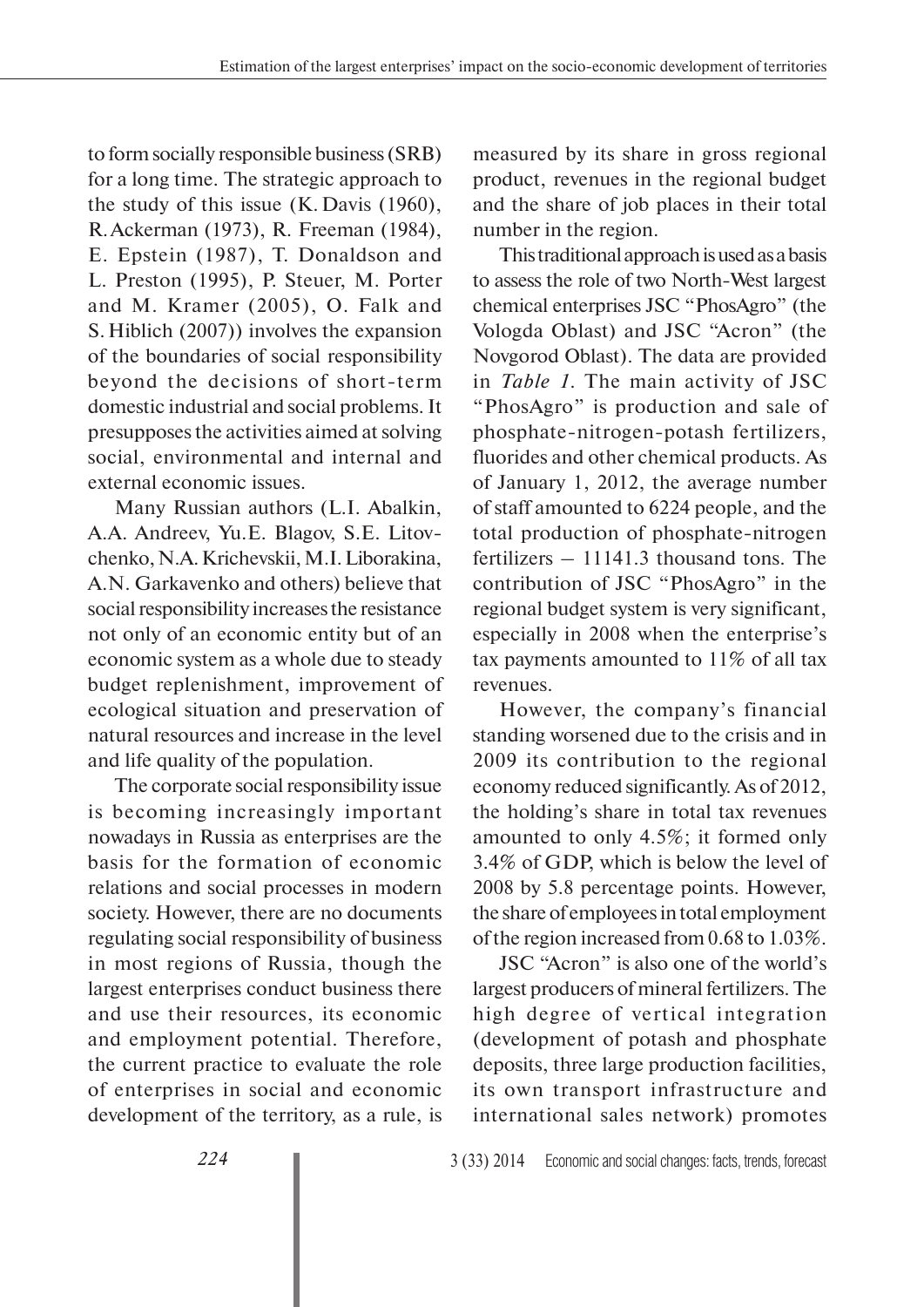| Indicator                                                                                            | Enterprise | 2007 | 2008 | 2009 | 2010 | 2011 | 2012 | Change<br>$2007 -$<br>2012 |
|------------------------------------------------------------------------------------------------------|------------|------|------|------|------|------|------|----------------------------|
| Share of gross added value of<br>enterprises in GRP of the territory, %                              | Acron      | 9.8  | 16.8 | 7.1  | 7.8  | 11.9 | 12.3 | 2.59                       |
|                                                                                                      | PhosAgro   | 3.0  | 9.2  | 2.1  | 4.0  | 5.8  | 3.4  | 0.4                        |
| Tax payments in the local budget,<br>in % to total tax revenues of                                   | Acron      | 23.3 | 24.6 | 12.3 | 13.3 | 25.9 | 14.8 | $-8.5$                     |
| the budget of the territory                                                                          | PhosAgro   | 5.0  | 11.0 | 3.0  | 5.0  | 5.6  | 4.5  | $-12.6$                    |
| Ratio of employees' average wages<br>and region's average wages, times                               | Acron      | 2.69 | 2.08 | 1.94 | 1.67 | 1.67 | 1.61 | $-1.08$                    |
|                                                                                                      | PhosAgro   | 1.45 | 1.38 | 1.55 | 1.44 | 1.42 | 1.51 | 0.06                       |
| Share of employees in total                                                                          | Acron      | 1.1  | 1.1  | 1.2  | 1.2  | 1.2  | 1.3  | 0.18                       |
| employment in the region, %                                                                          | PhosAgro   | 0.68 | 0.72 | 0.70 | 0.72 | 0.73 | 1.03 | 0.35                       |
| "Sources: data of the Federal State Statistics Service, annual renorts of JSC "PhosAgro", JSC "Acron |            |      |      |      |      |      |      |                            |

Table 1. Indicators characterizing the contribution of JSC "Acron" and JSC "PhosAgro" in the socio-economic development of the territory

Sources: data of the Federal State Statistics Service, annual reports of JSC "PhosAgro", JSC "Acron".

Table 2. Share of tax payments in the consolidated budgets of the RF subjects received from chemical production in 2007–2012, %

| Subject         | 2007 | 2008 | 2009 | 2010. | 2011 | 2012 | Change<br>2007-2012 |
|-----------------|------|------|------|-------|------|------|---------------------|
| Vologda Oblast  | 5.0  | 12.9 | 5.5  | 6. /  | 9.4  | 13.1 | 8.1                 |
| Novgorod Oblast | 19.2 | 32.8 | 17.9 | 15.7  | 20.3 | 10.5 | $-8.7$              |
|                 |      |      |      |       |      |      |                     |

Sources: data of the Federal State Statistics Service; Official website of the Treasury of Russia. Available at: http://www.roskazna.ru

dynamic development of the enterprise. In 2012 the number of its employees amounted to 4029 people. The mineral fertilizers production increased by 9 % to the 2011 level, reaching 2557 thousand tons. However, as in "PhosAgro", the enterprise's revenues have recently fallen, involving the reduction of tax payments to regional and local budgets (*tab. 2*).

It is obvious that the basis for socially responsible behavior of business is successful and dynamic development of industrial-economic activities of a certain enterprise, which stimulate the social sphere in terms of job places, commodity mass, tax replenishment of budgets of all levels and additional social programs. This, it ultimately provides high and sustainable growth rates of the economy as a whole and its individual administrative-territorial formations.

However, do traditional approaches give a more balanced assessment of social responsibility of business? Some researchers

Economic and social changes: facts, trends, forecast 3 (33) 2014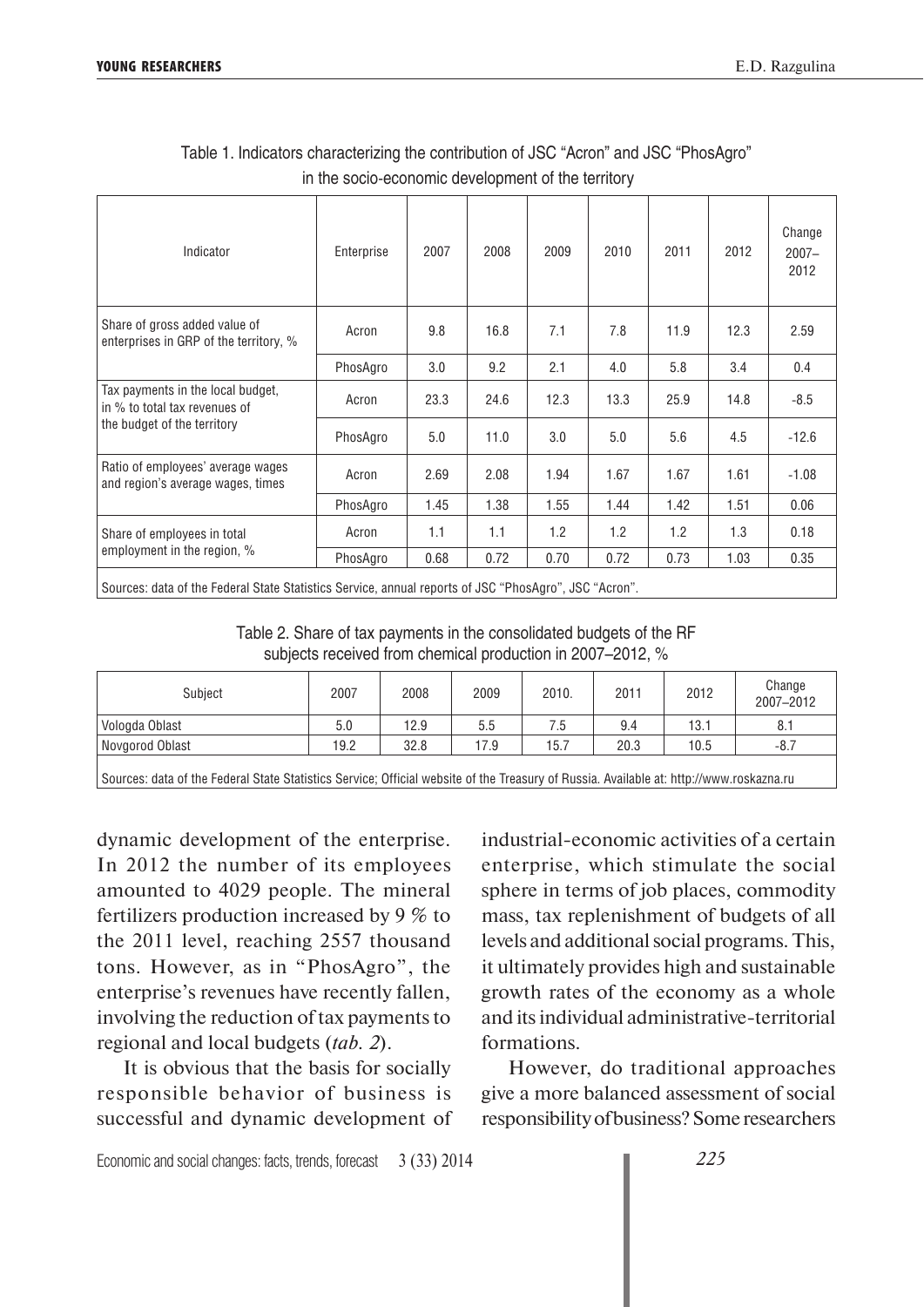measure its level on the basis of enterprises' social reporting, which makes it impossible to use the method in the regions where enterprises are not legally bound to provide such reporting. Others evaluate the level of social responsibility of business by means of questionnaire surveys of enterprises that estimate only the level of social investment. Some other authors apply this indicator considering social and labor relations only at the level of certain enterprises; it requires the access to corporate reports that is difficult in the current market conditions [1, 17, 18 and others]. The lack of the unified methodology is caused by significant complexity to obtain accurate information while analyzing the reports on real volumes and resources for financing certain activities.

In our opinion, the methodology, developed at the Kemerovo State University, increases the reliability of assessment of the business structures' contribution to the territorial development. It is based on the identification of the coefficient of socially responsible enterprise's impact on the regional development by multiplication of the indices of its activities' impact by the economic growth, improvement of the ecological situation, the level and quality of life of the population [11].

We calculate the growth rates in order to ensure comparability and proportionality of heterogeneous indicators for each component. The generalized indicators are calculated through the synthesis of individual articles based on the geometric

mean value, which gives the opportunity to hold constant not the sum but the product of individual indices. Thus, the analysis results are not distorted.

In our opinion, as these indicators characterize changes in the total amounts of the enterprise's activity, it is reasonable to calculate the integral coefficient of the impact of enterprise's socially responsible activities on the regional development by means of the geometric mean value:

$$
\mathbf{K}_{_{\textrm{rdi}}}=\sqrt{\mathbf{K}_{_{\textrm{egi}}}\cdot\ \mathbf{K}_{_{\textrm{igi}}}\cdot\ \mathbf{K}_{_{\textrm{esi}}}},
$$

where  $K_{\text{rdi}}$  is a coefficient of enterprise's socially responsible activities on the regional development;

is  $K_{\text{eq}}$  an index of the impact of enterprise's activities on the economic growth of the region (it is calculated by multiplying the index, indicating the increase in gross added value, and the index, disclosing the increase in tax payments to regional and local budgets, in the reported period compared to the base period);

is  $K_{i_{e i}}$  an index of the impact of enterprise's activities on the level and quality of life of the population in the region (it is calculated by multiplying the index, indicating the growth of workers' average wages at the enterprise and the index, revealing the increase in the number of employees at the enterprise, in the reported period compared to the base period);

is  $K_{\text{esi}}$  an index of the impact of enterprise's activities on the ecological situation in the region (it is calculated by multiplying the index, indicating the reduction in harmful substances emissions into water sources and the index, revealing the reduction in harmful substances emissions into the atmosphere).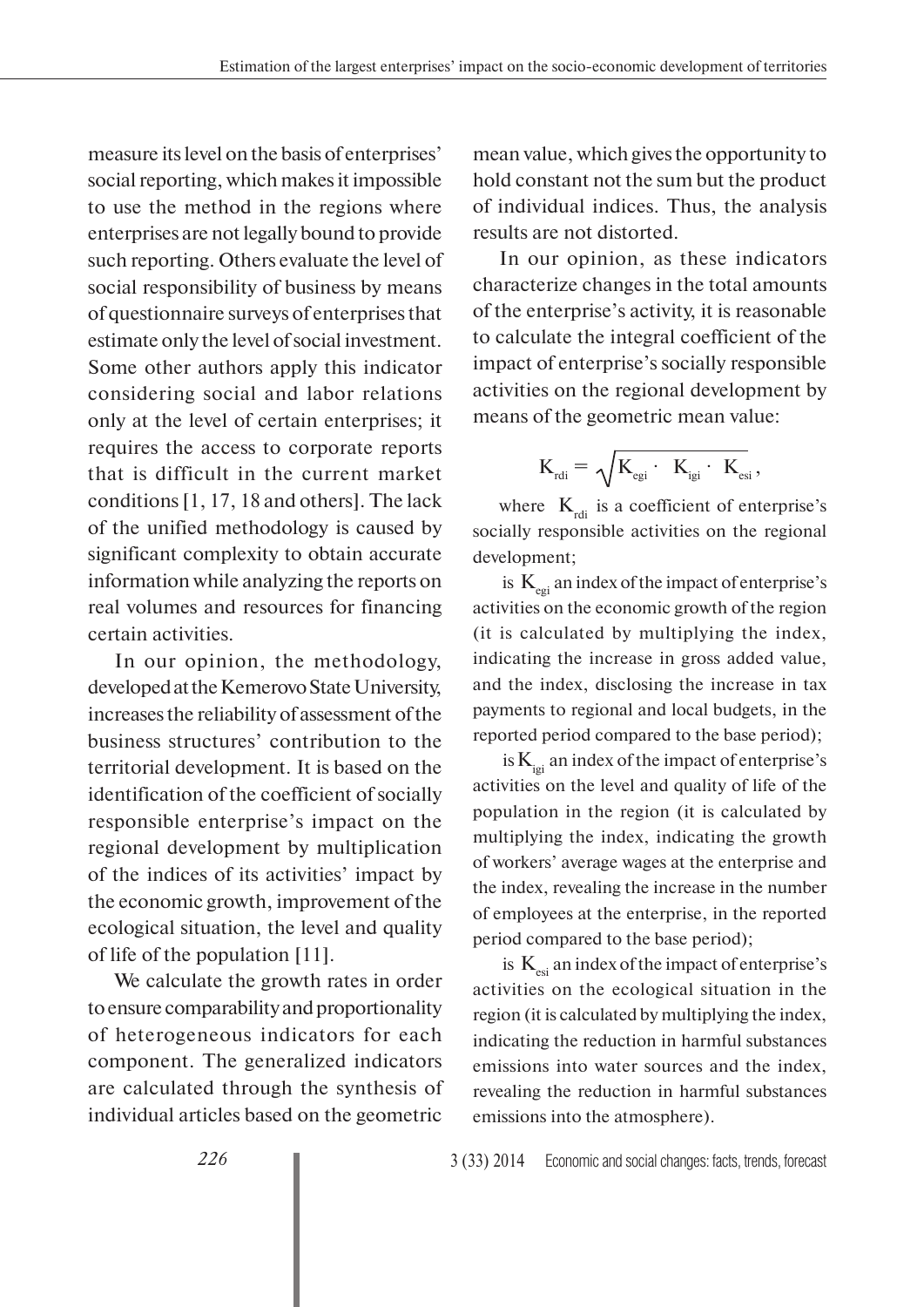The economic effect for the region (the index of the impact of enterprise's activities on economic growth) is expressed in the increase in total gross regional product. The social effect (the index of the impact of enterprise's activities on the level and quality of life of the population in the region) is to ensure conditions for preserving social stability and a decent level and quality of life of the population in the region. The ecological effect (the index of the impact of enterprise's activities on the ecological situation in the region) is to reduce the negative impact of enterprise's activities on the ecological situation in the region.

The coefficient of the impact of enterprise's socially responsible activities on the regional development shows that scale of enterprise's activities has changed in certain areas during the study period. Hence, if the volume of production, amount of taxes in the region budget, paid by the enterprise and the level of employment in the enterprise are great, the emissions and pollutants into the atmosphere and water are insignificant, than the index value is the highest. It indicates the growth of the company's contribution to regional development in the period under analysis.

To calculate the maximum value of the coefficient of the impact of enterprise's socially responsible activities on the regional development, it is advisable to use

tools of strategic management, particularly the concept of a "win-win strategy", when the state, business and employees benefit ("nonzero game") [16]. Therefore, we are talking about the strategy of compromise cooperation, which is characterized by a balance of interests of authorities, business structures and employees.

The approbation of the offered method is carried out on the example of the above mentioned enterprises of the chemical branch, joint stock companies "PhosAgro" and "Acron".

The first holding had the highest value of the integral index (1.78) of social responsibility in 2010 *(tab. 3)* due to the significant increase (by more than 5 percentage points) in the index of the impact of enterprise's activities on the economic growth of the region. Moreover, the high level of this index in this period was also caused by the growth of gross added value (in 2.3 times) and tax payments to regional and local budgets (in 2.2 times).

However, the values of the integral index of enterprise's social responsibility, the share of gross added value in the GRP and budget revenues have recently declined significantly. In 2012, gross added value and tax payments decreased by 40.2 and 13.2%, respectively. In 2012 in comparison with 2008 the integral indicator of social responsibility of JSC "PhosAgro" decreased by 22% and was 1.21.

The similar picture was observed in JSC "Acron" (for comparison: in 2011 the given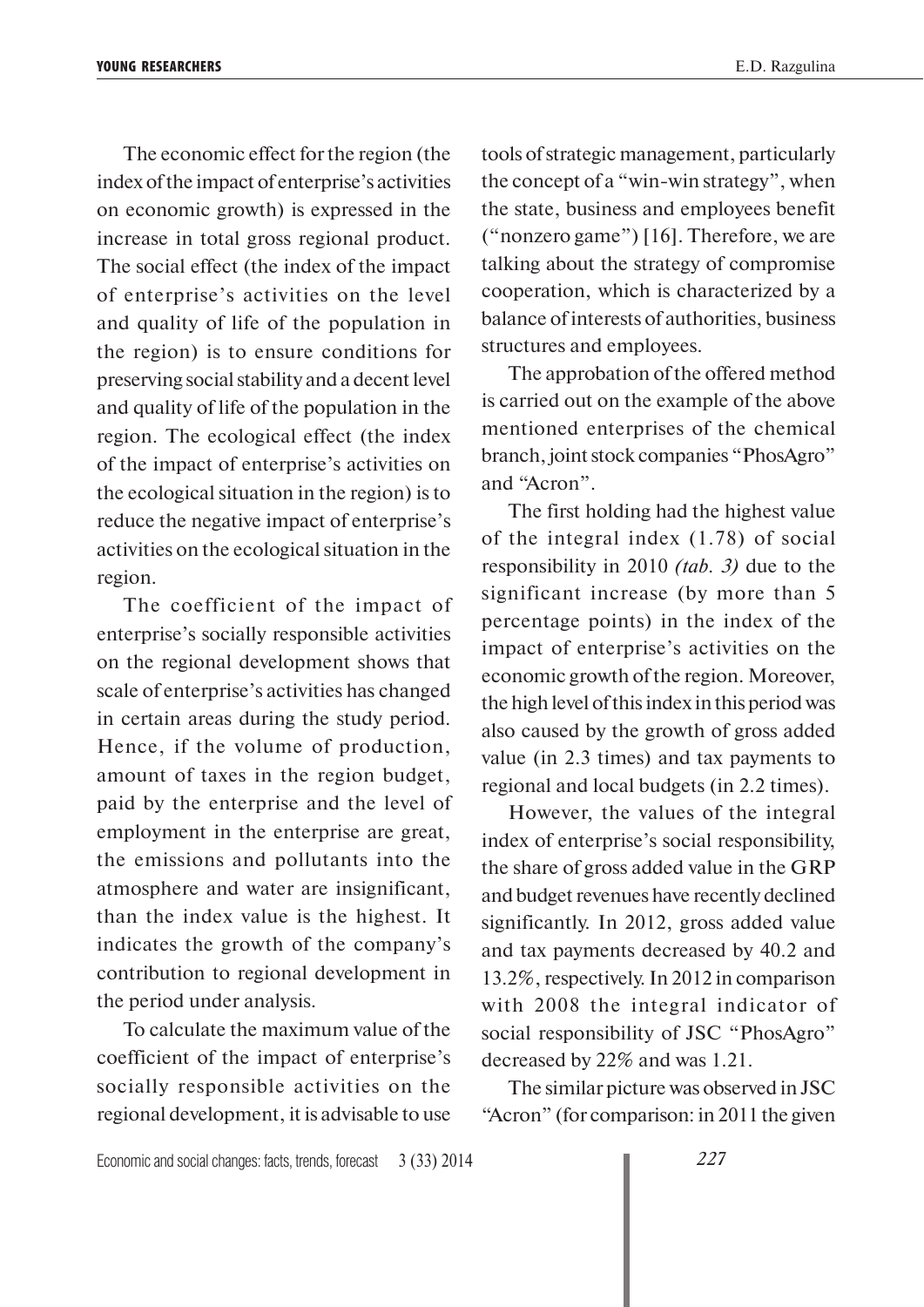| Indicator                                                                                                                                 | 2008  | 2009  | 2010  | 2011  | 2012  | Change<br>2008-2012 |
|-------------------------------------------------------------------------------------------------------------------------------------------|-------|-------|-------|-------|-------|---------------------|
| 1. Index of the impact of enterprise's activities<br>on the economic growth of the region $\ K_{\rm egi}$                                 | 3.100 | 0.027 | 5.089 | 2.225 | 0.517 | $-2.58$             |
| Index of the gross added value growth                                                                                                     | 3.74  | 0.16  | 2.33  | 1.77  | 0.60  | $-3.14$             |
| Index of the increase in tax payments<br>in regional and local budgets                                                                    | 0.83  | 0.16  | 2.18  | 1.25  | 0.87  | 0.04                |
| 2. Index of the impact of enterprise's<br>activities on the level and quality of life<br>of the population in the region $K_{\text{ini}}$ | 1.224 | 1.119 | 1.034 | 1.094 | 1.687 | 0.46                |
| Index of the average wages growth                                                                                                         | 1.19  | 1.15  | 1.04  | 1.08  | 1.19  | 0.00                |
| Index of the increase in the average<br>number of employees                                                                               | 1.03  | 0.97  | 1.00  | 1.01  | 1.42  | 0.39                |
| 3 .Index of the impact of enterprise's activities<br>on the environment situation in the region $K_{\text{est}}$                          | 0.994 | 1.184 | 1.080 | 1.510 | 2.025 | 1.031               |
| Index of the reduction in harmful substances<br>emissions in the atmosphere                                                               | 0.90  | 1.07  | 1.13  | 1.36  | 1.92  | 1.02                |
| Index of the reduction in harmful<br>substances emissions in water                                                                        |       |       |       |       |       |                     |
| Coefficient of the impact of enterprise's<br>activityon regional development $K_{\text{rel}}$                                             | 1.10  | 1.11  | 0.95  | 1.11  | 1.05  | $-0.05$             |
|                                                                                                                                           |       |       |       |       |       |                     |

### Table 3. Calculation of the coefficient of the impact of activity of JSC "PhosAgro" on regional development

Sources: data of annual reports of JSC "PhosAgro"; author's calculations.

#### Table 4. Calculation of the coefficient of the impact of activity of JSC "Acron" on regional development

| Indicator                                                                                                                                 | 2008  | 2009  | 2010  | 2011  | 2012  | Change<br>2008-2012 |
|-------------------------------------------------------------------------------------------------------------------------------------------|-------|-------|-------|-------|-------|---------------------|
| 1. Index of the impact of enterprise's activities<br>on the economic growth of the region $K_{\text{eq}}$                                 | 5.544 | 0.239 | 1.059 | 4.082 | 0.715 | $-4.83$             |
| Index of the gross added value growth                                                                                                     | 2.28  | 0.43  | 1.20  | 1.77  | 1.07  | $-1.21$             |
| Index of the increase in tax payments<br>in regional and local budgets                                                                    | 2.43  | 0.55  | 0.88  | 2.30  | 0.67  | $-1.76$             |
| 2. Index of the impact of enterprise's<br>activities on the level and quality of life<br>of the population in the region $K_{\text{ini}}$ | 0.950 | 1.042 | 1.006 | 1.140 | 1.215 | 0.27                |
| Index of the average wages growth                                                                                                         | 0.96  | 1.01  | 0.97  | 1.11  | 1.10  | 0.14                |
| Index of the increase in the average<br>number of employees                                                                               | 0.99  | 1.03  | 1.03  | 1.02  | 1.10  | 0.11                |
| 3 .Index of the impact of enterprise's activities on<br>the environment situation in the region $K_{est}$                                 | 1.345 | 0.734 | 1.016 | 0.898 | 0.941 | $-0.404$            |
| Index of the reduction in harmful substances<br>emissions in the atmosphere                                                               | 1.22  | 0.80  | 1.02  | 0.95  | 0.96  | $-0.26$             |
| Index of the reduction in harmful<br>substances emissions in water                                                                        | 1.10  | 0.92  | 0.99  | 0.94  | 0.98  | $-0.12$             |
| Coefficient of the impact of enterprise's<br>activityon regional development $K_{\text{rel}}$                                             | 1.92  | 0.57  | 1.03  | 1.61  | 0.94  | $-0.98$             |
|                                                                                                                                           |       |       |       |       |       |                     |

Sources: data of annual reports of JSC "Acron"; author' s calculations.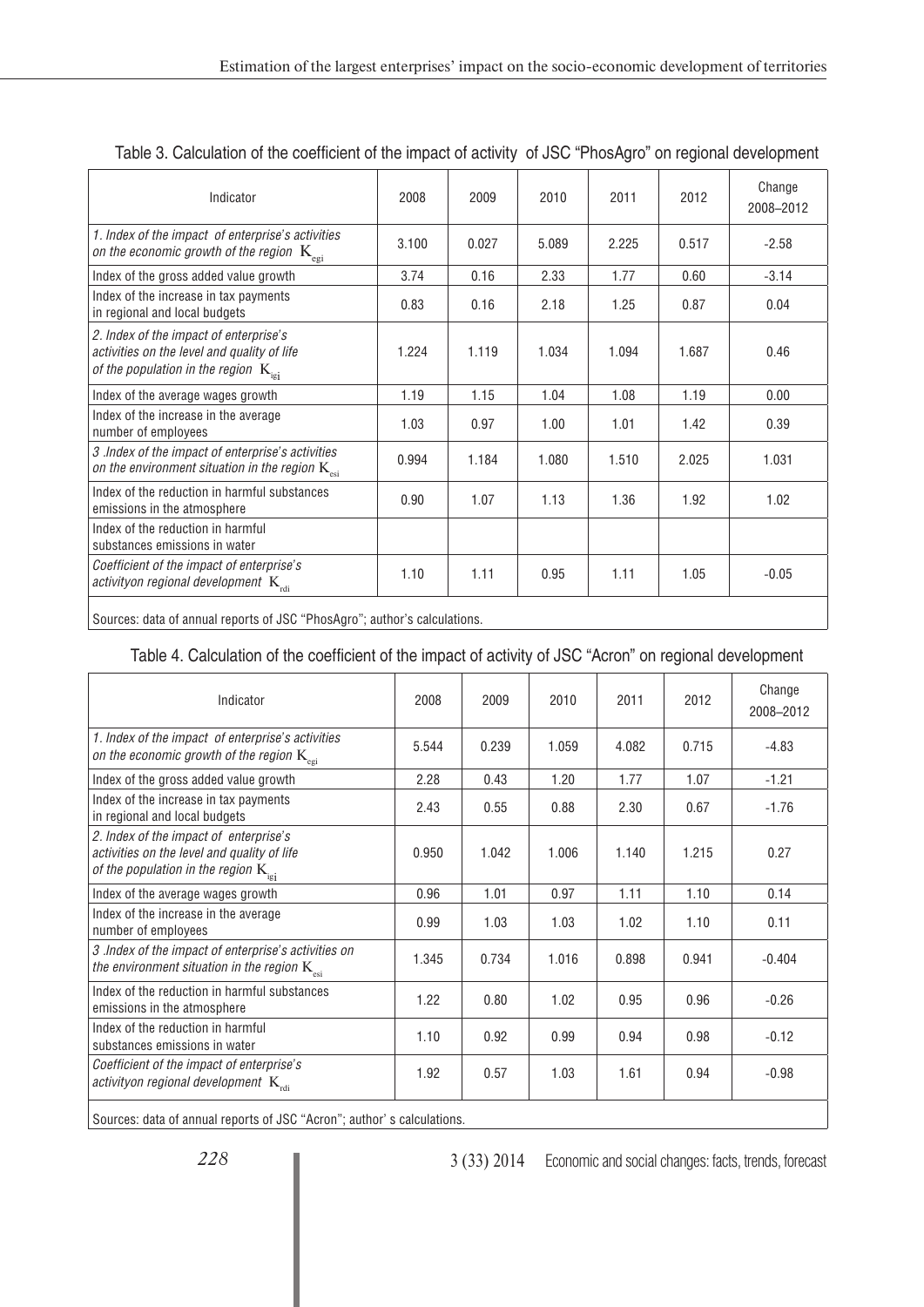*figure* was 1.61 against 0.94 in 2012). The unstable situation in the world fertilizers market and the production cost growth has led to reduction in net profit of the enterprise. As a consequence, the level of its social responsibility has fallen by 51% for five years (*tab. 4*).

Thus, summary indices, integrating the variety of separate estimates, comprehensively characterize the degree of enterprises' economic, social and environmental impact on regional development. In the economic and social sphere it is very significant; it is primarily expressed in the share of the regional budget revenues and the population's incomes and creation of new jobs. At the same time, the social reports of the analyzed enterprises do not have quantitative information on employees who received treatment at the expense of the enterprise and on the amount of costs on health resort treatment. However, enterprises indicate that they invest in creating conditions for workers' health resumption, organization of their treatment and implementation of preventive measures and so on. It is also impossible to trace the annual dynamics of investments to develop infrastructure of the city and surrounding areas, objects of culture and sports, to support public associations and carry out cultural and sport festivals. The analysis of the enterprises' non-production sphere has identified a lack of effective cooperation with local and regional authorities.

The main problem in the development of corporate social responsibility in Russia is related to the lack of the legislative basis in this field and, consequently, the lack of unified forms of social reporting. It is not possible to identify the retrospective and system dynamics of social investments in the development of both its own personnel and the local community.

So, the enterprises' implementation of social obligations is important as their staff has a key influence on the enterprises' efficiency. The provision of growing investments in the activities aimed at reducing injuries and occupational illnesses is required under the enterprise's functioning strategies, meeting international standards in the field of labor protection and industrial safety.

One of the crucial factors of sustainable development is also efficient use of energy and ecological compatibility of production. It is a strategic priority for industrial enterprises due to limited resources. It is necessary to withstand the conformity to world ecological standards (ISO 14000 "International standard on environmental management", ISO 26000:2010 "Guidance on social responsibility", etc.). Good results in this sphere encourage investment in energy efficiency and reduction in emissions into the environment, reduction in penalties, etc.

Hence, the assessment of social responsibility of business is critical as enterprises can not only inform the stakeholders on

Economic and social changes: facts, trends, forecast 3 (33) 2014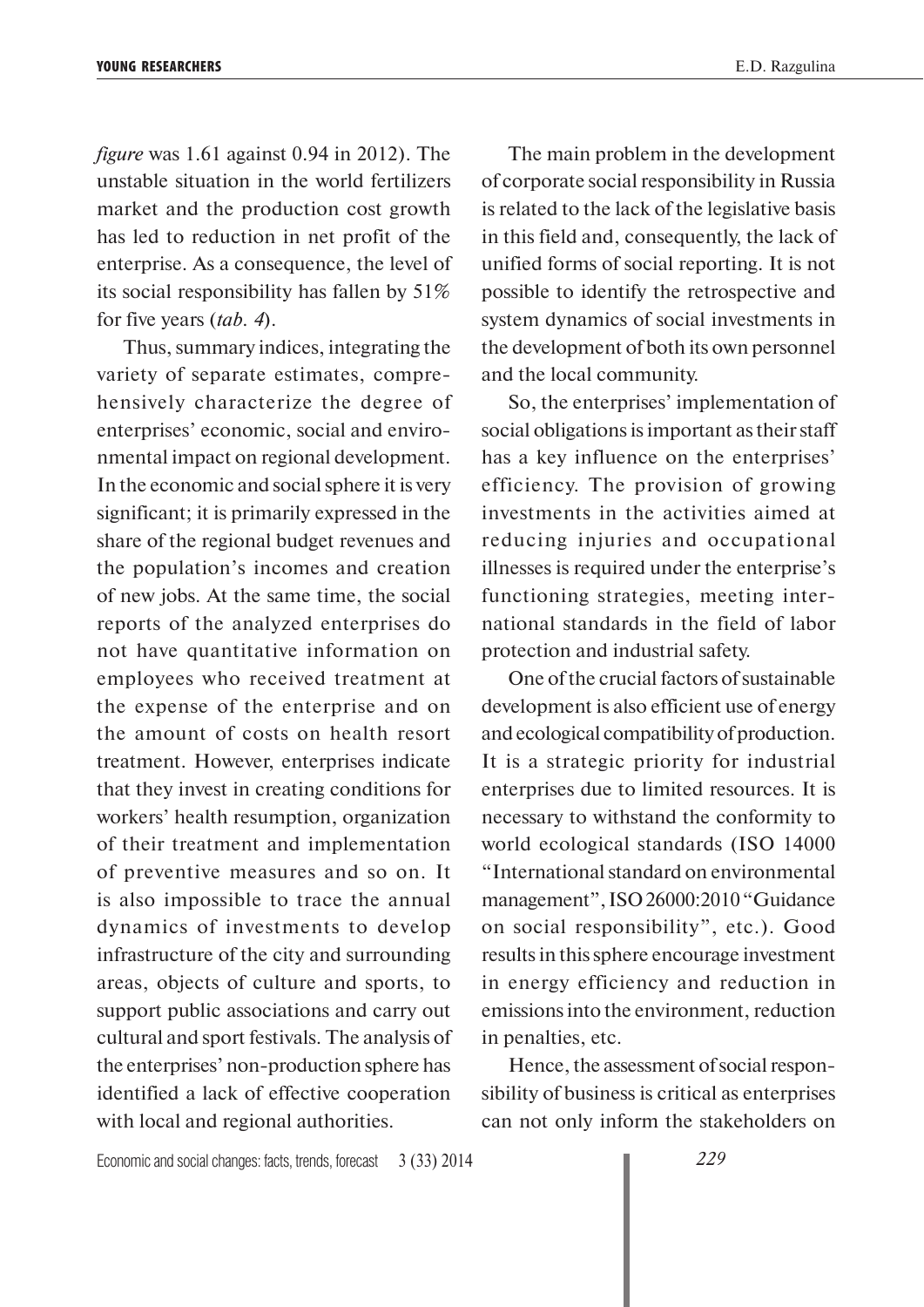their social development and contribution to socio-economic development of the territory, but also identify weak points and prepare preemptive measures of their elimination. They attract additional investment required to create new job places, strengthen local infrastructure, promote poverty reduction and spread of advanced technologies, encourage interregional cooperation and economic growth.

That is why it is necessary to develop a number of strategic directions. Their implementation will increase the role of Russian business in regional development. In particular, the state should monitor that all the market subjects fulfill social, tax and other fiscal obligations and support the development of civil society institutions. Business should meet statutory obligations and expand the existing range of key stakeholders [2, p. 80].

The social programs, aimed at regional development, can become more effective, firstly, due to their focus on the important social result and compliance with the enterprise's business interests of or the so-called "business-effect". Secondly, their efficiency is raised due to the development and implementation of social programs as a result of joint work of enterprises, public authorities and regional government on the basis of social partnership principles, but not as a one-time campaign "socially responsible business". The third aspect is the use of an innovative approach to support

new social technologies and modern management mechanisms, primarily the competitive distribution of funds, equity financing, monitoring and evaluation of social and economic results of enterprises' activity [6, p. 127].

The analysis result is a diagram of interaction of socially responsible business participants in the region based on the compromise cooperation strategy (*figure*). The goals of sustainable development of the territory, successful modernization of the economy and social sphere involve the establishment of effective mechanisms of interaction between society, business and the state, aimed at coordinating efforts of all parties when developing and implementing social and economic policy.

To increase the role of Russian business in regional development it is necessary to:

 $\rightarrow$  take into consideration social activities, which give an opportunity to efficiently solve socio-economic problems and to provide sustainable competitive advantages;

 $\rightarrow$  actively integrate socially responsible business in the system of corporate governance, develop organizational support of social activities by setting up specialized committees, introduce principles of regular work on social reporting;

 $\rightarrow$  interact with "internal" and "external" stakeholders on a permanent basis and consider these mutually beneficial relation-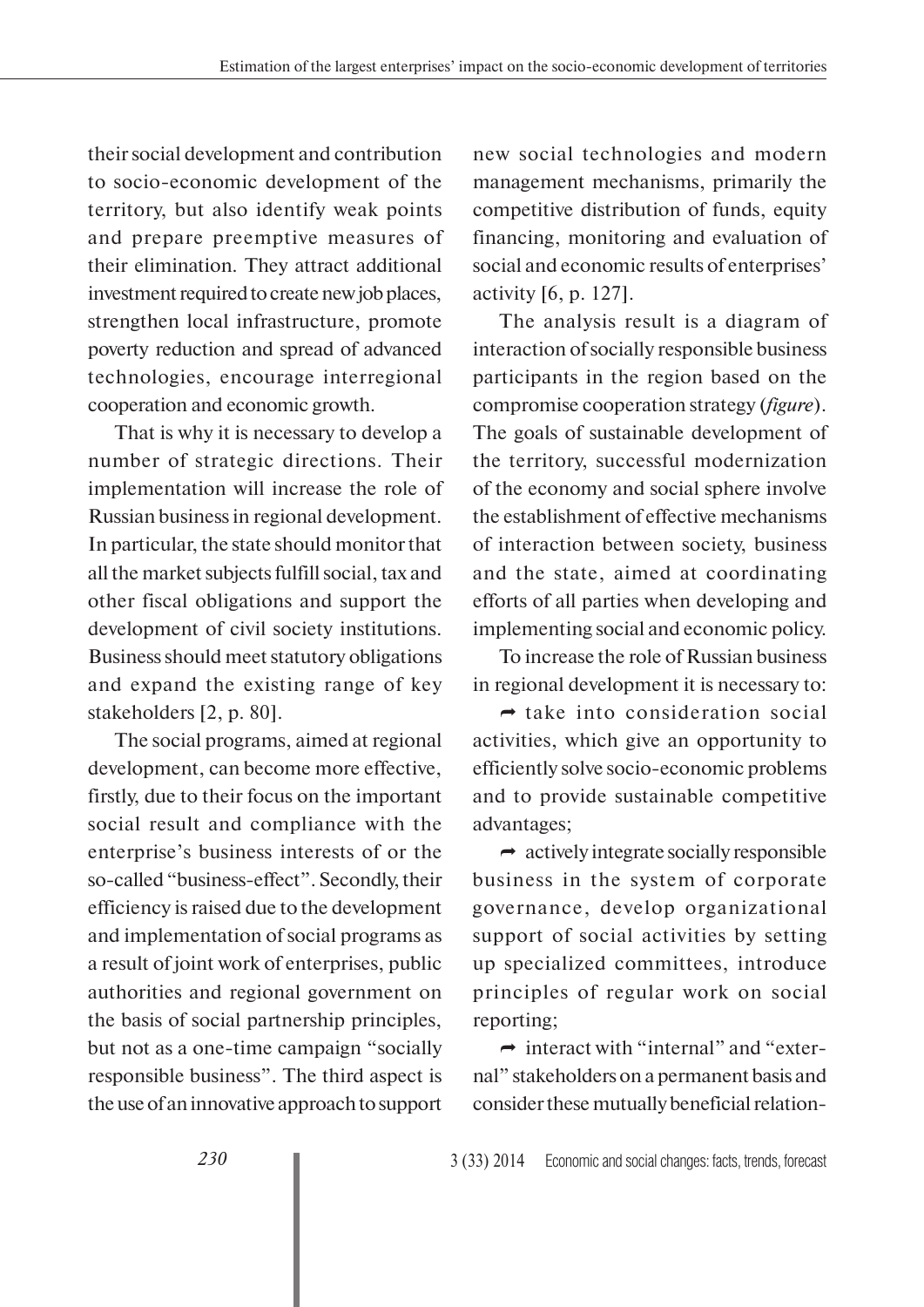

Scheme of interaction between the participants of socially responsible business in the region

Economic and social changes: facts, trends, forecast 3 (33) 2014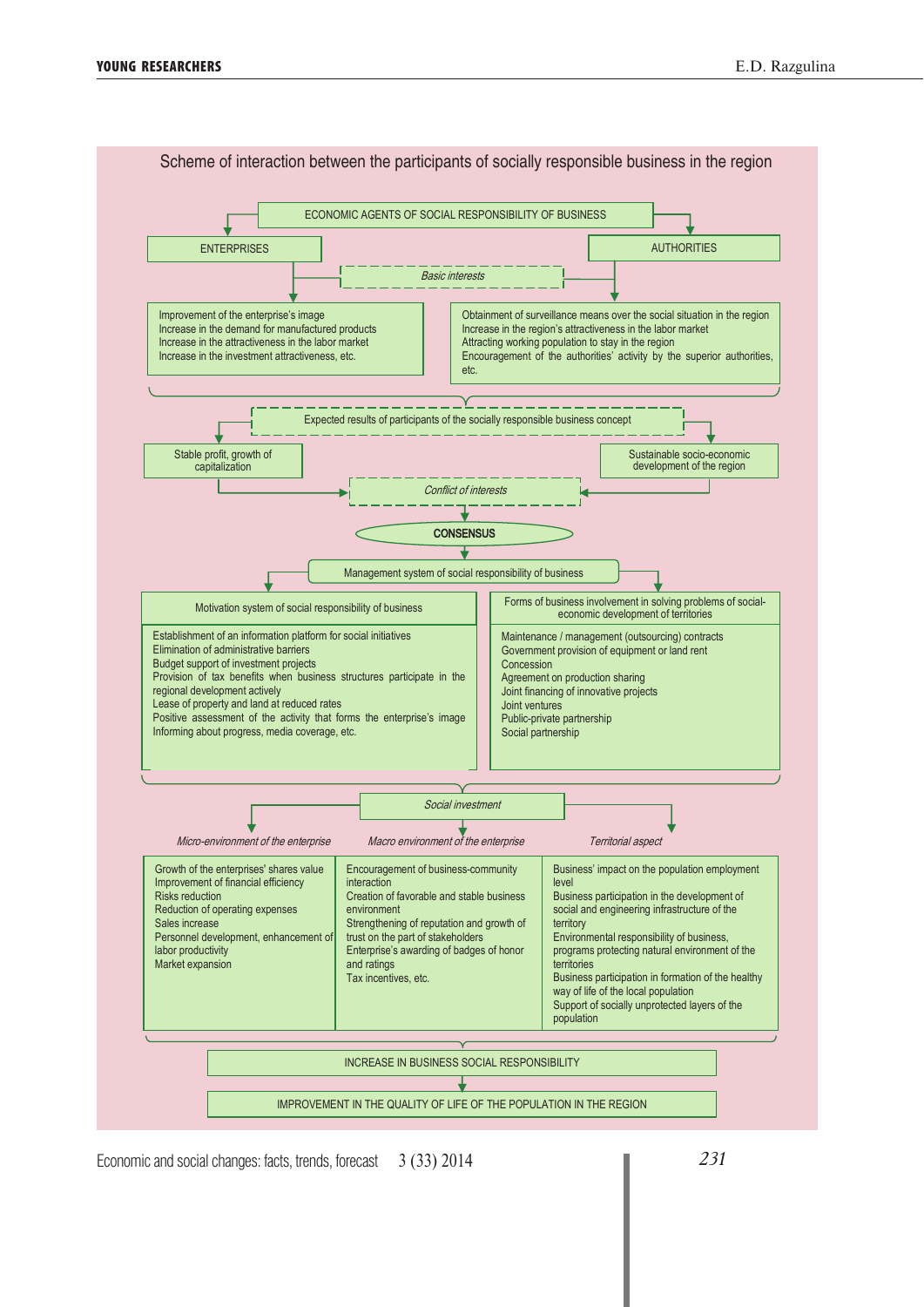ships as a critical resource for enterprises' sustainable development [7];

 $\rightarrow$  support the process of progressive experience exchange and spread of best practices in the field of socially responsible business.

At the same time, regional authorities are required to:

– conduct an open dialogue with business on the joint decision of critical problems of regional development, paying particular attention to mechanisms of mutually beneficial public-private and social partnerships;

– develop a legislative basis and practice of material and moral encourage of business to participate in the solution of social problems by means of corporate social investment;

– increase socially responsible business' opportunities in the fight against corruption and enhance the overall efficiency of the state;

– facilitate the development of civil society institutions, participants of the dialogue with business, also by means of competitive funding;

– promote the spread of sustainable development ideas through the education system, activities of state and non-profit organizations and mass media.

Thus, the formation of socially responsible behavior in the business environment is possible only with the state support and its active participation in the solution of social problems. The first step is a detailed study of the regulatory base and legislative regulation of this process, as well as development and approval of unified forms of social reporting. However, the mechanism of socially responsible entrepreneurship can not be considered as the main (and the only) way to mitigate social contradictions and ensure social security and sustainable development. This is just one element in the system, where the state's coherent social and economic policy plays a leading role.

So, social responsibility should be viewed as one of the mechanisms of enterprises' functioning. It increases not only the stability of the economic entity, but also of the regional economic system as a whole. The growth of regional development sustainability is due to stable budget revenues, improved environment, preserved natural resources and increased level and quality of life of the population.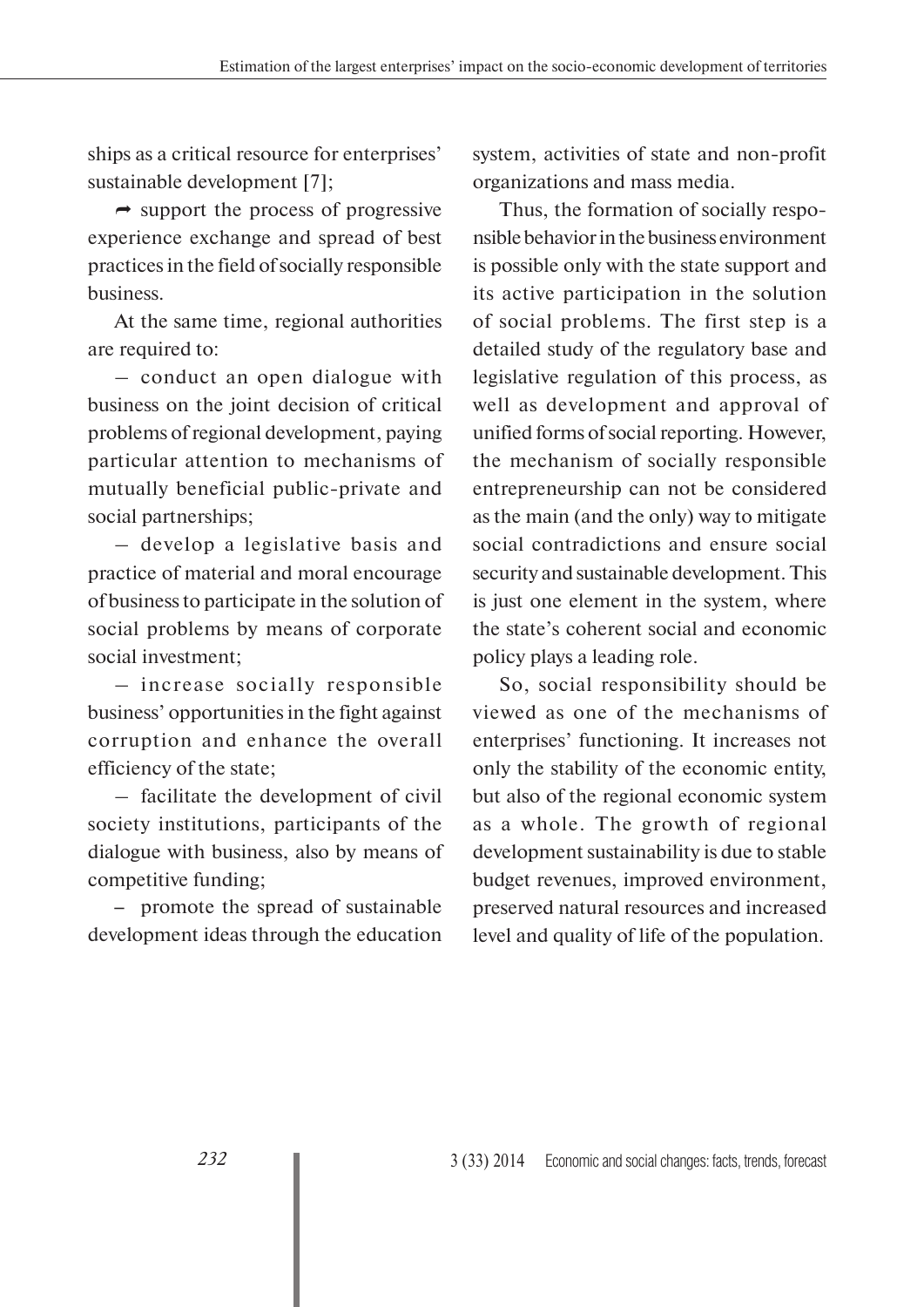## **Sited works**

- 1. Andreeva E.L. *Mechanisms to Assess the Impact of Social Responsibility of Business on Sustainable Development of Regions*. Ekaterinburg: Institut ekonomiki UrO RAN, 2010. 43 p.
- 2. Barabanov A., Razgulina E. Social Responsibility of Business and Development of Territories. *Theoretical and Practical Issues of Management*, 2013, no.5, pp. 73-81.
- 3. Garkavenko A.N., Loseva E.Yu., Pilyugin E.A. Social Responsibility of Business as a Mechanism of Counteraction to Crisis Phenomena. *Economy of the Region,* 2009, no. 3, pp. 174-180.
- 4. Conceptual Bases of Formation of Social Responsibility of Business in Russia: Collection of Scientific Works. Edited by Doctor of Economics, Professor E.M. Kozakov. Yekaterinburg: Institut ekonomiki UrO RAN, 2008. 140 p.
- 5. *Corporate Social Responsibility: Public Expectations. Consumers, Managers, Opinion Leaders and Experts Assess the Social Role of Business in Russia*. Edited by S.E. Litovchenko, M.I. Korsakov. Moscow: Assotsiatsiya menedzherov, 2003. 100 p.
- 6. Kravtsova T.V. Technology of Social Investment and Growth of Social Responsibility of the Regional Business. *Terra Economicus*, 2010, vol. 8, no. 4–3, pp. 125-129.
- 7. *Official Website of Russian Managers Association*. Available at: http://www.amr.ru/
- 8. *Official Website of JSC "Acron".* Available at: http://www.acron.ru/
- 9. *Official Website of JSC "EuroChem".* Available at: http://www.eurochem.ru/
- 10. *Official Website of JSC "PhosAgro"*. Available at: http://www.phosagro.ru/
- 11. Perekrestov D.G., Povarich I.P., Shabashev V.A. *Corporate Social Responsibility: Theoretical and Practical Issues: Monograph*. Moscow: Izdatel'skii dom "Akademiya estestvoznaniya", 2011. 216 p.

#### **References**

- 12. Andreeva E.L. *Mekhanizmy otsenki vliyaniya sotsial'noi otvetstvennosti biznesa na ustoichivoe razvitie regionov* [Mechanisms to Assess the Impact of Social Responsibility of Business on Sustainable Development of Regions]. – Ekaterinburg: Institut ekonomiki UrO RAN, 2010. 43 p.
- 13. Barabanov A., Razgulina E. Sotsial'naya otvetstvennost' biznesa i razvitie territorii [Social Responsibility of Business and Development of Territories]. *Problemy teorii i praktiki upravleniya* [Theoretical and Practical Issues of Management], 2013, no.5, pp. 73-81.
- 14. Garkavenko A.N., Loseva E.Yu., Pilyugin E.A. Sotsial'naya otvetstvennost' biznesa kak mekhanizm protivodeistviya krizisnym yavleniyam [Social Responsibility of Business as a Mechanism of Counteraction to Crisis Phenomena]. *Ekonomika regiona* [Economy of the Region], 2009, no. 3, pp. 174-180.
- 15. *Kontseptual'nye osnovy stanovleniya sotsial'noi otvetstvennosti biznesa v Rossii: sb. nauch. tr.* [Conceptual Bases of Formation of Social Responsibility of Business in Russia: Collection of Scientific Works]. Edited by Doctor of Economics, Professor E.M. Kozakov. Yekaterinburg: Institut ekonomiki UrO RAN, 2008. 140 p.
- 16. *Korporativnaya sotsial'naya otvetstvennost': obshchestvennye ozhidaniya. Potrebiteli, menedzhery, lidery obshchestvennogo mneniya i eksperty otsenivayut sotsial'nuyu rol' biznesa v Rossii* [Corporate Social Responsibility: Public Expectations. Consumers, Managers, Opinion Leaders and Experts Assess the Social Role of Business in Russia]. Edited by S.E. Litovchenko, M.I. Korsakov. Moscow: Assotsiatsiya menedzherov, 2003. 100 p.
- 17. Kravtsova T.V. Tekhnologiya sotsial'nogo investirovaniya i rost sotsial'noi otvetstvennosti regional'nogo biznesa [Technology of Social Investment and Growth of Social Responsibility of the Regional Business]. *Terra Economicus*, 2010, vol. 8, no. 4–3, pp. 125-129.

Economic and social changes: facts, trends, forecast 3 (33) 2014

*233*